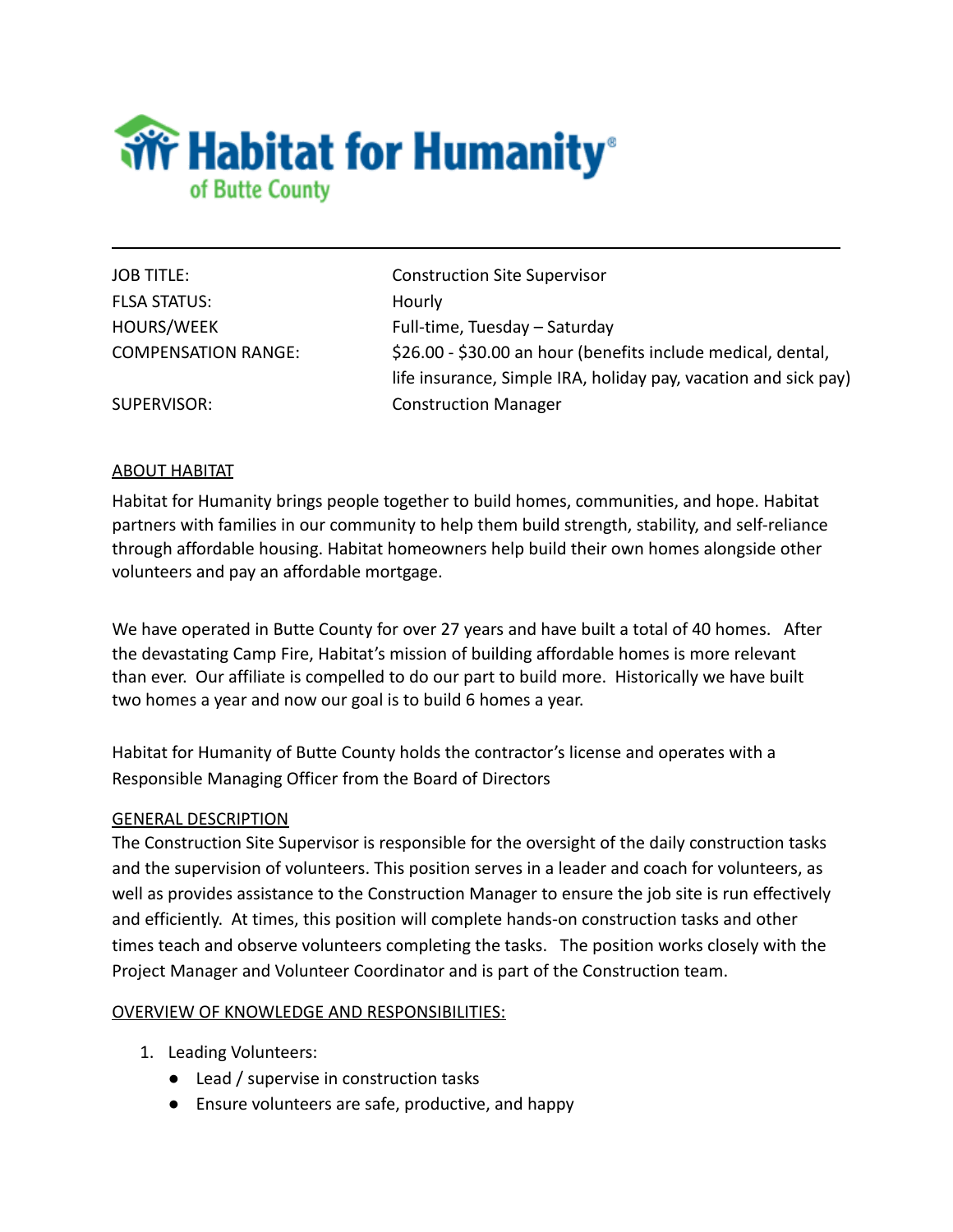- Understand the elements that contribute to successful volunteers and help to ensure that volunteers have a consistently positive experience thus motivating them to return
- Conduct daily safety trainings with volunteers
- Respond to specific skills and interests of the individual volunteers
- Gives clear direction and sets a consistent standard of acceptable craftsmanship
- Checks volunteers' work and provides positive feedback so jobs are done correctly
- Foster positive homeowner / volunteer interactions, include homeowner in process
- Appropriate involvement for each task: self-performing vs. working with vs. hands-off
- Provide training for all volunteers including crew leaders and partner families
- Treat partner families with respect and dignity. Strives to make their construction involvement meaningful and remind crew leaders of the same
- Work with Volunteer Coordinator to schedule volunteer groups to assist with specific build dates
- Notify the Volunteer Coordinator of upcoming volunteer and skill needs.
- Provide Volunteer Coordinator with schedule and number of volunteers for each build day to ensure lunch is provided for the volunteers and partner families
- Track sweat equity hours with homeowners
- 2. Construction Skills
	- Use knowledge and expertise to oversee and perform all aspects of construction
	- Oversee quality control for all aspects of construction
	- Communicate with Construction Manager regarding on-site issues, updates with subs, material status, deliveries, schedules, and inspections
	- Organize site to be clean and functional
	- Use materials efficiently, keep materials properly stored, return unused materials
	- Set and meet specific goals for critical tasks
	- Find ways to finish houses thoroughly and quickly with no completion lists
- 3. Preparation / Organization
	- Prepare sites daily before volunteers arrive to ensure productive day
	- Plan task list and material lists for following day and week
	- Maintain a safe, secure and healthy site by adhering to and enforcing the safety program
	- Participant in weekly construction team meetings
	- Regularly submit monthly construction expenses to the Bookkeeper and allocate build costs to appropriate lots

# PHYSICAL REQUIREMENTS TO PERFORM DUTIES

Physical requirements are those that are present in an outdoor construction environment, including hard-hat areas and exposure to heat, cold dust and noise. Activities require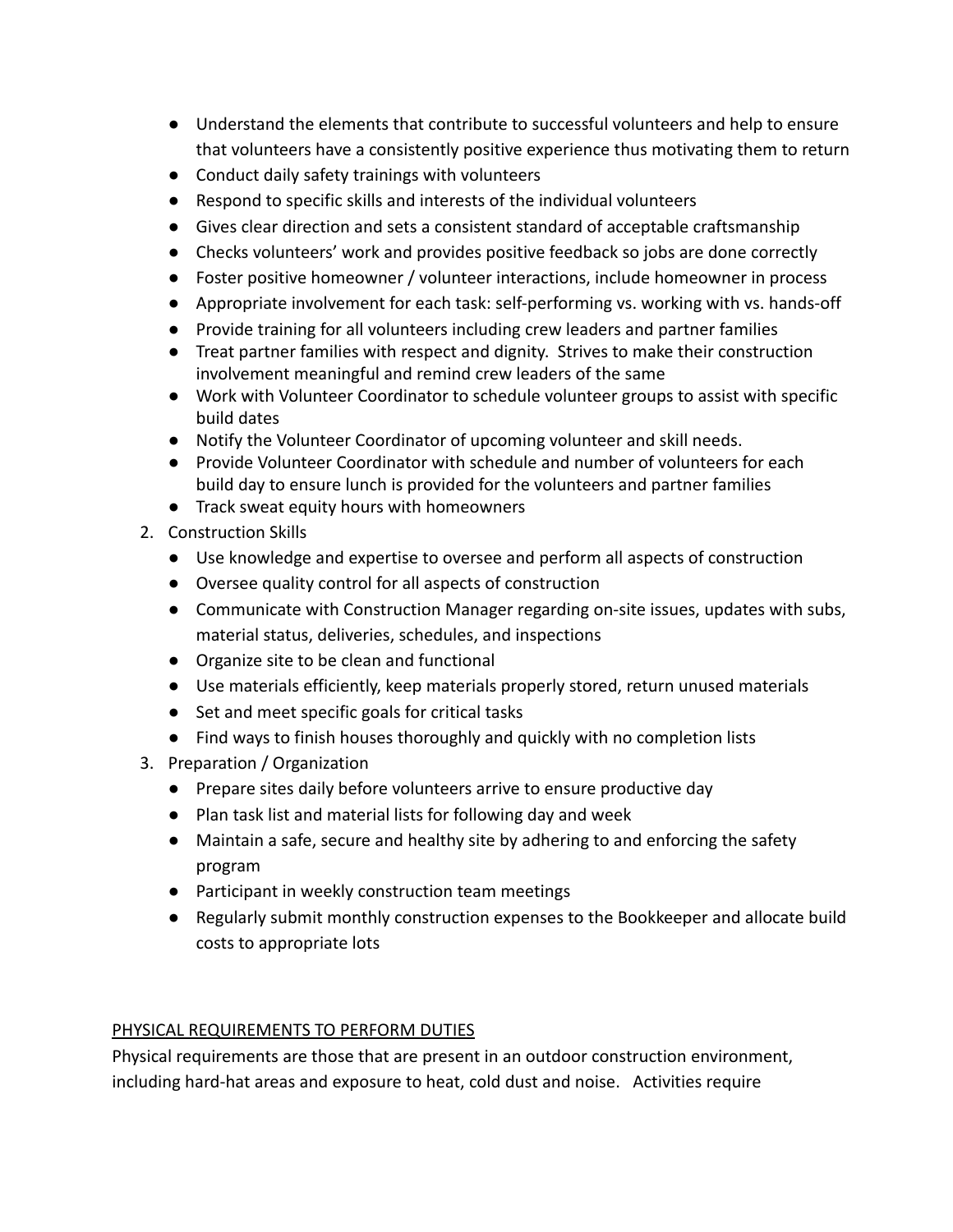maintaining physical condition necessary for lifting to 75 pounds, ability to work on wet or uneven surfaces, and the physical agility necessary to construct a home. Sufficient visual acuity and ability to hear is necessary to assure safe operations and activities on work site. May be regularly exposed to high decibel noise, such as power tools. Tasks may require ability to operate motorized equipment.

Additional Physical Actions: Standing, Bending, Climbing ladders, Lifting bulk objects, Repetitive manual actions associated with hand tools and computer work and Driving.

### KEY REQUIREMENTS:

- Have an understanding of and commitment to the mission and values of Habitat for Humanity
- Minimum of 5 years' experience in carpentry and building houses from foundation to finish
- Verifiable experience please
- Experience in supervising construction projects
- The ability to set priorities and exercise flexibility where necessary
- Ability to read and understand blueprints, schematics, and construction documents
- Understanding of proper safety procedures and recognition of hazards
- Complete the Safety Awareness/Competent Person Certification course from Habitat International
- Certification in CPR / First Aid
- Knowledge and compliance with OSHA standards
- Ability and willingness to work with a diverse group of volunteers
- Ability to teach and coach volunteers on the worksite
- Strong people skills, patient and tact in motivating volunteers
- Ability to step back and let volunteers do the work
- Must have a valid California Driver's License and insurable under affiliates automobile insurance policy
- Must pass a Criminal Background Check and a Sexual Offender Check

*EEOC Statement: Habitat for Humanity of Butte County does not discriminate based on race, color, creed, religion, sex, sexual orientation, national origin, age, familial status, or ancestry.*

\_\_\_\_\_\_\_\_\_\_\_\_\_\_\_\_\_\_\_\_\_\_\_\_\_\_\_\_\_\_\_\_\_\_\_\_ \_\_\_\_\_\_\_\_\_\_\_\_\_\_\_\_\_\_\_\_\_\_\_\_

Employee Date